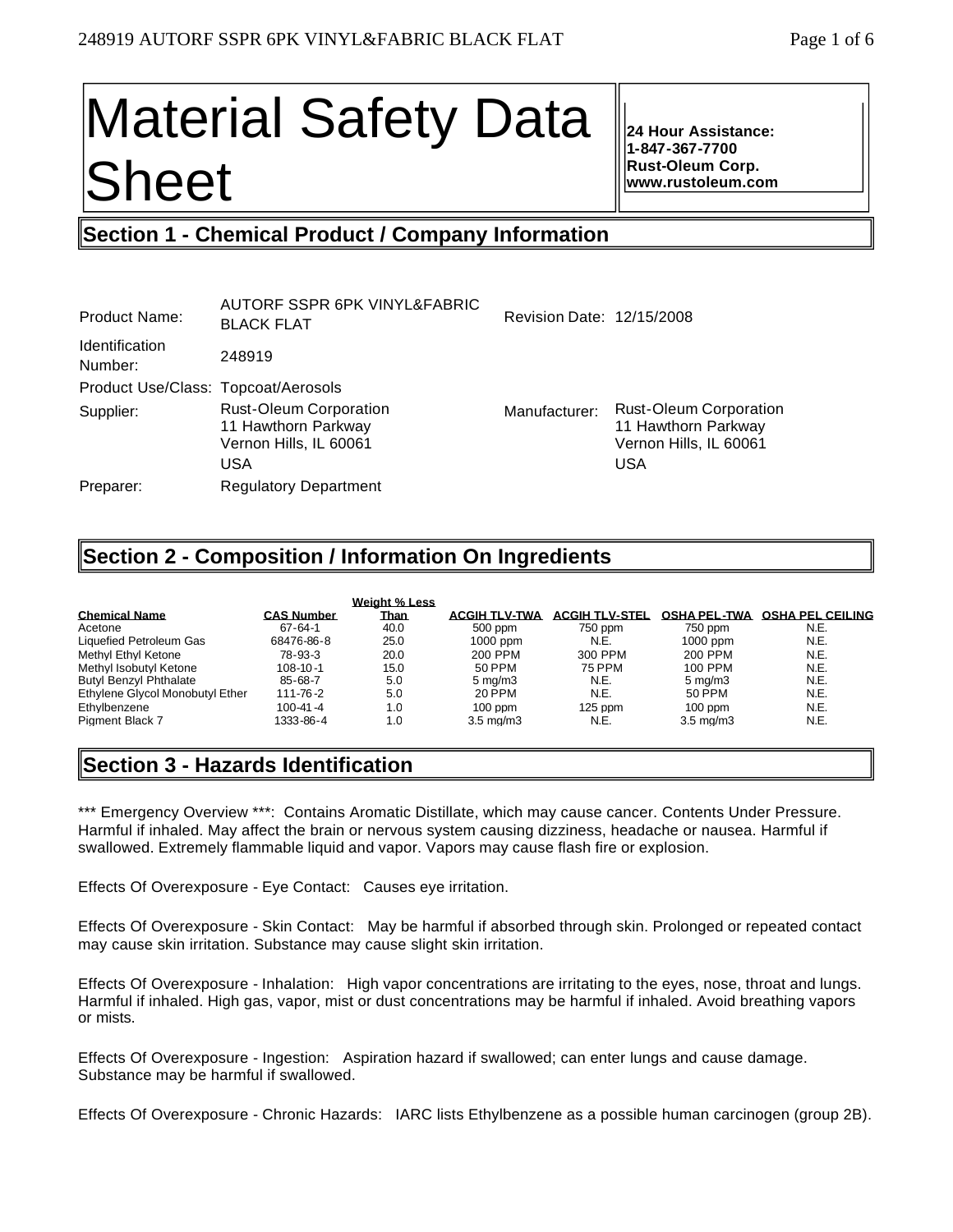May cause central nervous system disorder (e.g., narcosis involving a loss of coordination, weakness, fatigue, mental confusion, and blurred vision) and/or damage. Reports have associated repeated and prolonged occupational overexposure to solvents with permanent brain and nervous system damage. Overexposure to methyl ethyl ketone in laboratory animals has been associated with liver abnormalities, kidney and lung damage. Fetotoxic/embryotoxic effects from inhalation have been seen in rats exposed to >1000ppm during gestation.

Contains carbon black. Chronic inflammation, lung fibrosis, and lung tumors have been observed in some rats experimentally exposed for long periods of time to excessive concentrations of carbon black and several insoluble fine dust particles. Tumors have not been observed in other animal species (i.e., mouse and hamster) under similar circumstances and study conditions. Epidemiological studies of North American workers show no evidence of clinically significant adverse health effects due to occupational exposure to carbon black.

Carbon black is listed as a Group 2B-"Possibly carcinogenic to humans" by IARC and is proposed to be listed as A4- "not classified as a human carcinogen" by the American Conference of Governmental Industrial Hygienists. Significant exposure is not anticipated during brush application or drying. Risk of overexposure depends on duration and level of exposure to dust from repeated sanding of surfaces or spray mist and the actual concentration of carbon black in the formula.

Primary Route(s) Of Entry: Skin Contact, Skin Absorption, Inhalation, Eye Contact

## **Section 4 - First Aid Measures**

First Aid - Eye Contact: Immediately flush eyes with plenty of water for at least 15 minutes holding eyelids open. Get medical attention.

First Aid - Skin Contact: Wash with soap and water. Get medical attention if irritation develops or persists.

First Aid - Inhalation: If you experience difficulty in breathing, leave the area to obtain fresh air. If continued difficulty is experienced, get medical assistance immediately.

First Aid - Ingestion: Aspiration hazard: Do not induce vomiting or give anything by mouth because this material can enter the lungs and cause severe lung damage. Get immediate medical attention.

## **Section 5 - Fire Fighting Measures**

Flash Point: -156 F LOWER EXPLOSIVE LIMIT: 1.0 % (Setaflash) UPPER EXPLOSIVE LIMIT : 12.8 %

Extinguishing Media: Carbon Dioxide, Dry Chemical, Foam, Water Fog

Unusual Fire And Explosion Hazards: Water spray may be ineffective. FLASH POINT IS LESS THAN 20 °. F. - EXTREMELY FLAMMABLE LIQUID AND VAPOR! Closed containers may explode when exposed to extreme heat. Vapors may form explosive mixtures with air. Vapors can travel to a source of ignition and flash back. Keep containers tightly closed. Isolate from heat, electrical equipment, sparks and open flame. Perforation of the pressurized container may cause bursting of the can.

Special Firefighting Procedures: Evacuate area and fight fire from a safe distance.

## **Section 6 - Accidental Release Measures**

Steps To Be Taken If Material Is Released Or Spilled: Contain spilled liquid with sand or earth. DO NOT use combustible materials such as sawdust. Remove all sources of ignition, ventilate area and remove with inert absorbent and non-sparking tools. Dispose of according to local, state (provincial) and federal regulations. Do not incinerate closed containers.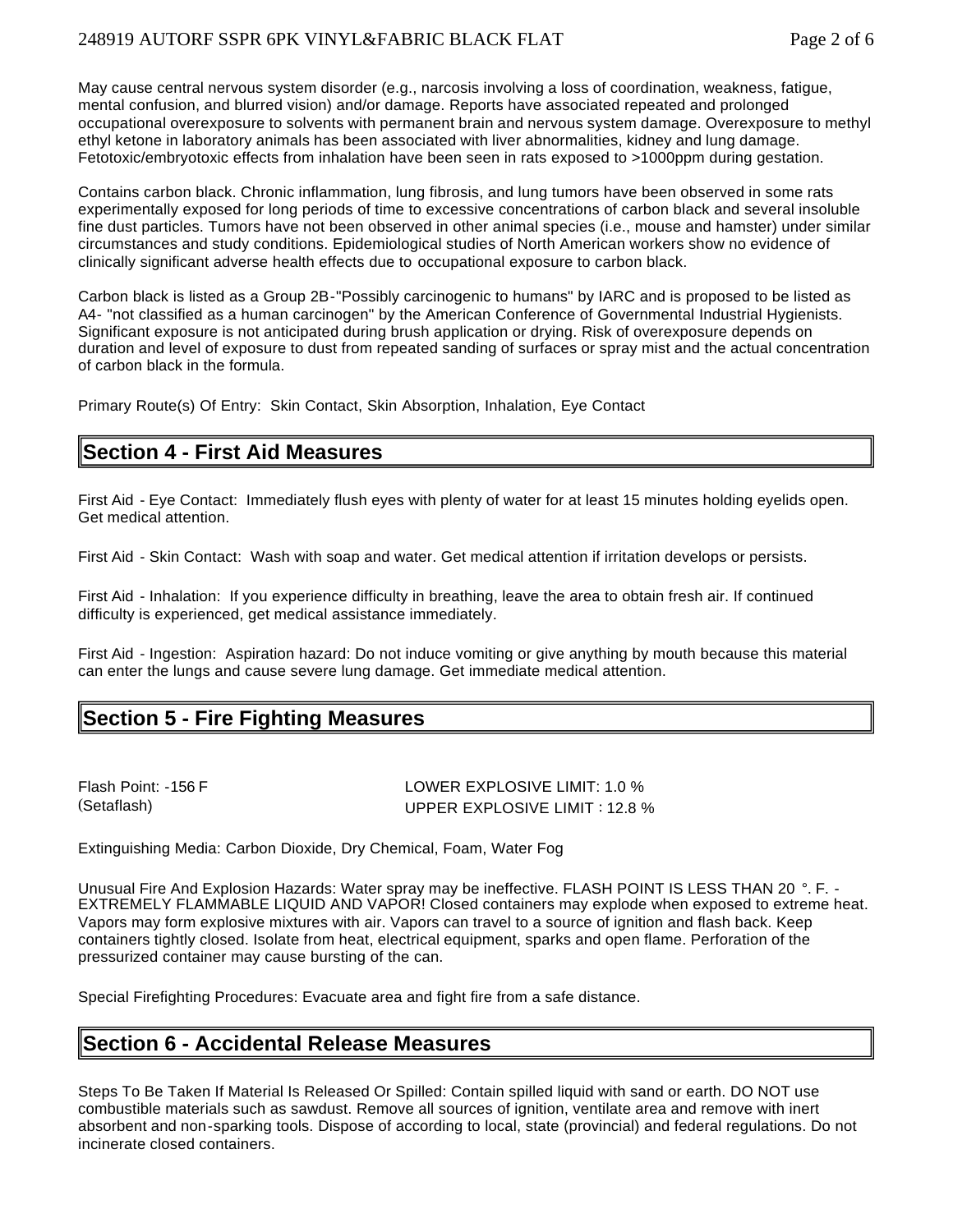## **Section 7 - Handling And Storage**

Handling: Follow all MSDS/label precautions even after container is emptied because it may retain product residues. Avoid breathing vapor or mist. Wash thoroughly after handling. Use only in a well-ventilated area. Wash hands before eating.

Storage: Keep containers tightly closed. Isolate from heat, electrical equipment, sparks and open flame. Do not store above 120 ° F. Store large quantities in buildings designed and protected for storage of NFPA Class I flammable liquids. Contents under pressure. Do not expose to heat or store above 120 ° F.

## **Section 8 - Exposure Controls / Personal Protection**

Engineering Controls: Prevent build-up of vapors by opening all doors and windows to achieve cross -ventilation. Use process enclosures, local exhaust ventilation, or other engineering controls to control airborne levels below recommended exposure limits. Use explosion-proof ventilation equipment.

Respiratory Protection: A respiratory protection program that meets OSHA 1910.134 and ANSI Z88.2 requirements must be followed whenever workplace conditions warrant a respirator's use. A NIOSH/MSHA approved air purifying respirator with an organic vapor cartridge or canister may be permissible under certain circumstances where airborne concentrations are expected to exceed exposure limits.

Protection provided by air purifying respirators is limited. Use a positive pressure air supplied respirator if there is any potential for an uncontrolled release, exposure levels are not known, or any other circumstances where air purifying respirators may not provide adequate protection.

Skin Protection: Use impervious gloves to prevent skin contact and absorption of this material through the skin. Nitrile or Neoprene gloves may afford adequate skin protection.

Eye Protection: Use safety eyewear designed to protect against splash of liquids.

Other protective equipment: Refer to safety supervisor or industrial hygienist for further information regarding personal protective equipment and its application.

Hygienic Practices: Wash thoroughly with soap and water before eating, drinking or smoking.

## **Section 9 - Physical And Chemical Properties**

Odor: Solvent Like Color Threshold: N.E. Solubility in H2O: Slight Freeze Point: N.D. N.D. Specific Gravity: 0.747 Vapor Pressure: N.D. N.A. PH: N.A. N.A. Physical State: Liquid

Boiling Range:  $-34 - 464$  F Vapor Density: Heavier than Air Appearance: Liquid Liquid Evaporation Rate: Faster than Ether

(See section 16 for abbreviation legend)

## **Section 10 - Stability And Reactivity**

Conditions To Avoid: Avoid temperatures above 120 ° F. Avoid all possible sources of ignition.

Incompatibility: Incompatible with strong oxidizing agents, strong acids and strong alkalies.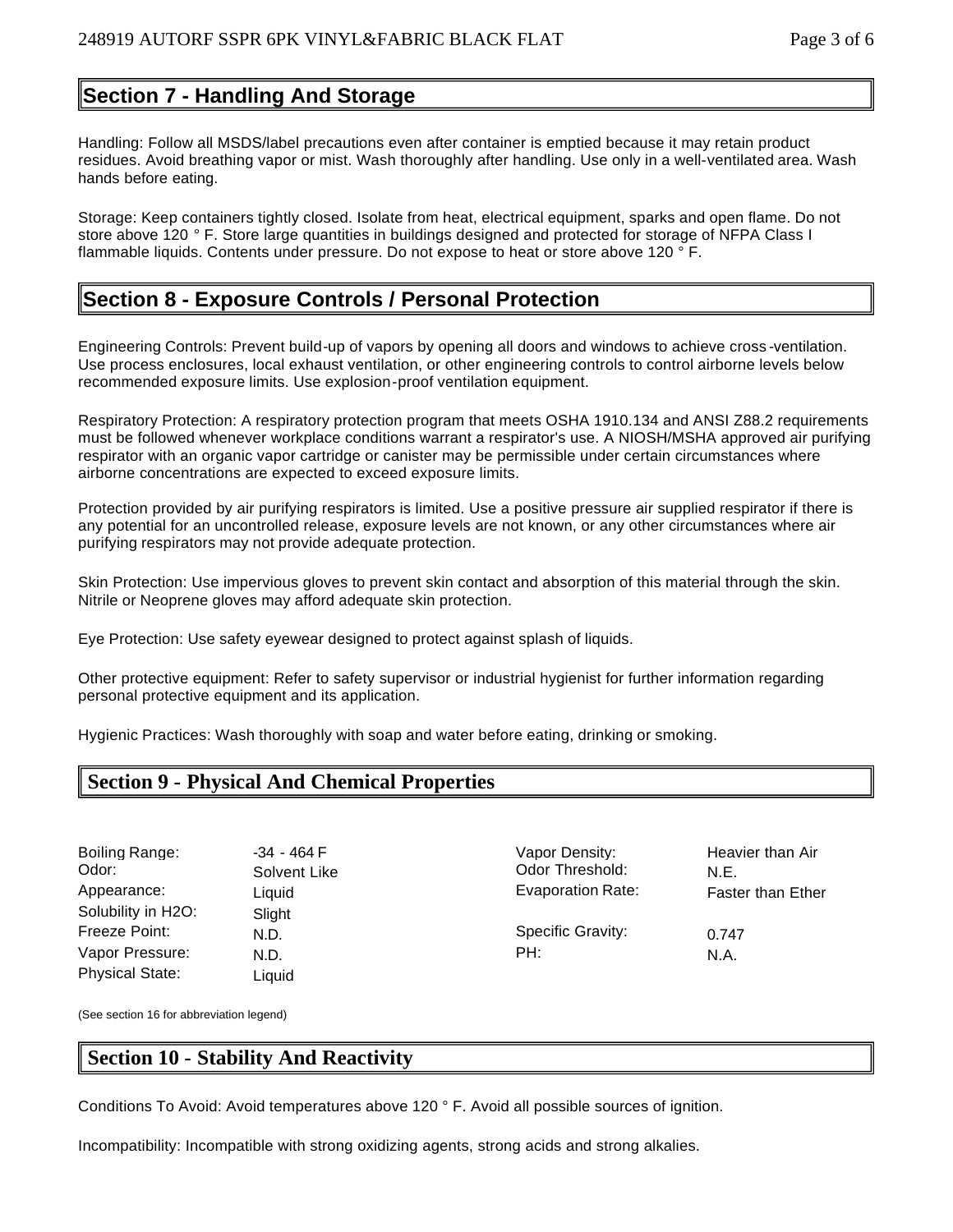#### 248919 AUTORF SSPR 6PK VINYL&FABRIC BLACK FLAT Page 4 of 6

Hazardous Decomposition: When heated to decomposition, it emits acrid smoke and irritating fumes. By open flame, carbon monoxide and carbon dioxide. Contains solvents which may form carbon monoxide, carbon dioxide, and formaldehyde

Hazardous Polymerization: Will not occur under normal conditions.

Stability: This product is stable under normal storage conditions. May form peroxides of unkown stability

## **Section 11 - Toxicological Information**

Product LD50: N.D. **Product LC50: N.D.** Product LC50: N.D.

| <b>Chemical Name</b>            | LD50                    | <u>LC50</u>                                     |
|---------------------------------|-------------------------|-------------------------------------------------|
| Acetone                         | 5800 mg/kg (Rat)        | 50100 mg/m3 (Rat. 8Hr)                          |
| Liquefied Petroleum Gas         | N.E.                    | N.E.                                            |
| Methyl Ethyl Ketone             | N.D.                    | N.D.                                            |
| Methyl Isobutyl Ketone          | N.D.                    | N.D.                                            |
| <b>Butyl Benzyl Phthalate</b>   | 2330 mg/kg (Oral, Rat)  | >6.7 mg/L (Inhalation, 4hr, Rat)                |
| Ethylene Glycol Monobutyl Ether |                         | 1519 mg/kg (ORAL, MOUSE)700 PPM (INH 7 Hr, RAT) |
| Ethylbenzene                    | 3500 mg/kg (Oral, Rat)  | N.E.                                            |
| <b>Pigment Black 7</b>          | >8000 mg/kg (Rat, Oral) | N.E.                                            |

## **Section 12 - Ecological Information**

Ecological Information: Product is a mixture of listed components.

### **Section 13 - Disposal Information**

Disposal Information: Dispose of material in accordance to local, state and federal regulations and ordinances. Do not allow to enter storm drains or sewer systems.

## **Section 14 - Transportation Information**

| DOT Proper Shipping Name:  | Aerosols |
|----------------------------|----------|
| <b>DOT Technical Name:</b> | N.A.     |
| DOT Hazard Class:          | 21       |
| DOT UN/NA Number:          | UN1950   |

Better Shipping Croup: A.A. Hazard Subclass: N.A. Resp. Guide Page: 126

## **Section 15 - Regulatory Information**

#### **CERCLA - SARA Hazard Category**

This product has been reviewed according to the EPA "Hazard Categories" promulgated under Sections 311and 312 of the Superfund Amendment and Reauthorization Act of 1986 (SARA Title III) and is considered, under applicable definitions, to meet the following categories:

IMMEDIATE HEALTH HAZARD, CHRONIC HEALTH HAZARD, FIRE HAZARD, PRESSURIZED GAS HAZARD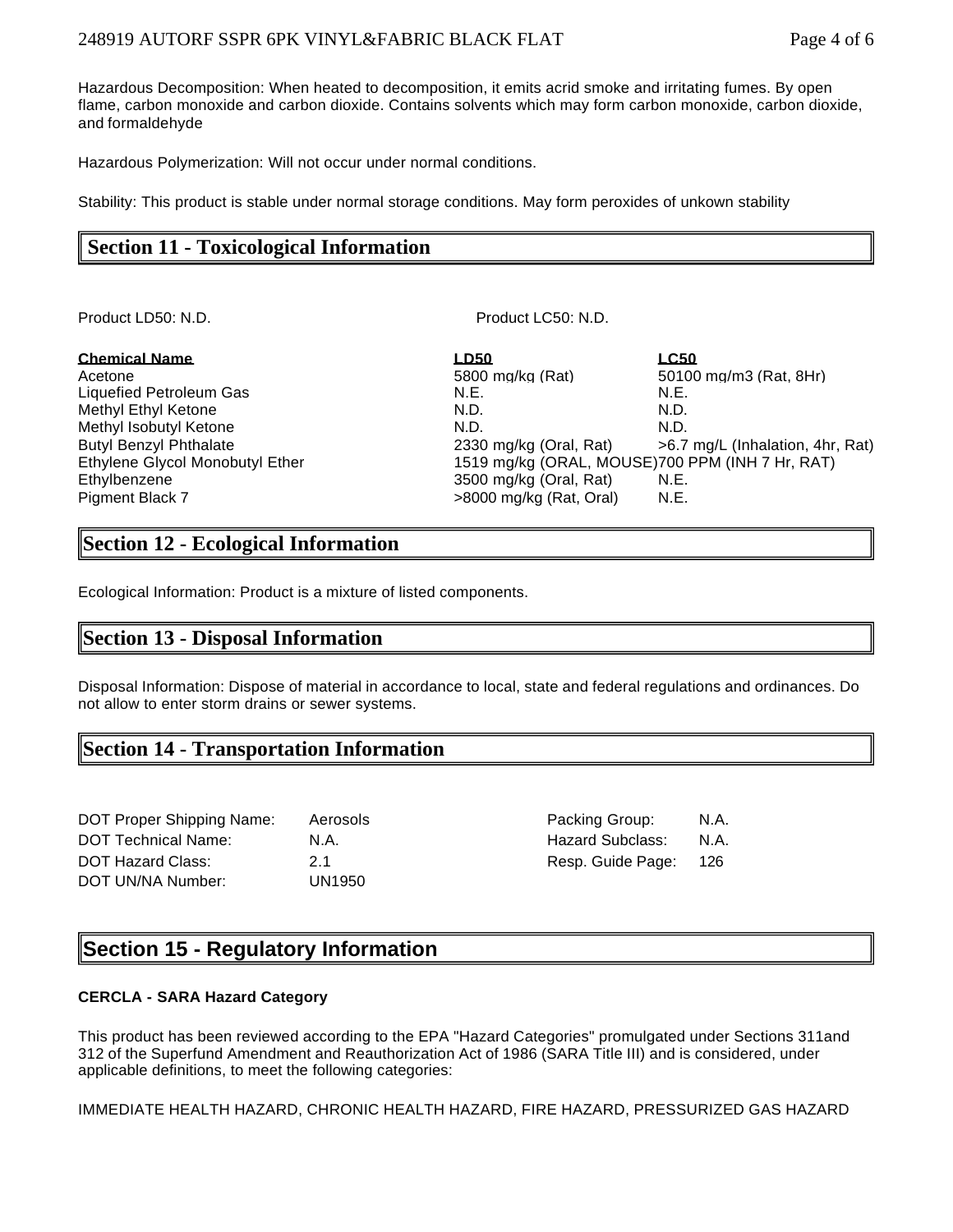#### **SARA Section 313:**

Listed below are the substances (if any) contained in this product that are subject to the reporting requirements of Section 313 of Title III of the Superfund Amendment and Reauthorization Act of 1986 and 40 CFR part 372:

| <b>Chemical Name</b>            | <b>CAS Number</b> |
|---------------------------------|-------------------|
| Methyl Ethyl Ketone             | 78-93-3           |
| Methyl Isobutyl Ketone          | $108 - 10 - 1$    |
| Ethylene Givcol Monobutyl Ether | 111-76-2          |
| Ethylbenzene                    | $100 - 41 - 4$    |

#### **Toxic Substances Control Act:**

Listed below are the substances (if any) contained in this product that are subject to the reporting requirements of TSCA 12(B) if exported from the United States:

#### **U.S. State Regulations: As follows -**

#### **New Jersey Right-to-Know:**

The following materials are non-hazardous, but are among the top five components in this product.

#### **Chemical Name CAS Number**

Vinyl Resin Solution 9003-22-9

#### **Pennsylvania Right-to-Know:**

The following non-hazardous ingredients are present in the product at greater than 3%.

#### **Chemical Name CAS Number**

Vinyl Resin Solution 9003-22-9

#### **California Proposition 65:**

WARNING! This product contains a chemical(s) known by the State of California to cause cancer.

WARNING! This product contains a chemical(s) known to the state of California to cause birth defects or other reproductive harm.

#### **International Regulations: As follows -**

#### **CANADIAN WHMIS:**

This MSDS has been prepared in compliance with Controlled Product Regulations except for the use of the 16 headings.

#### **CANADIAN WHMIS CLASS:** AB5 D2A D2B

## **Section 16 - Other Information**